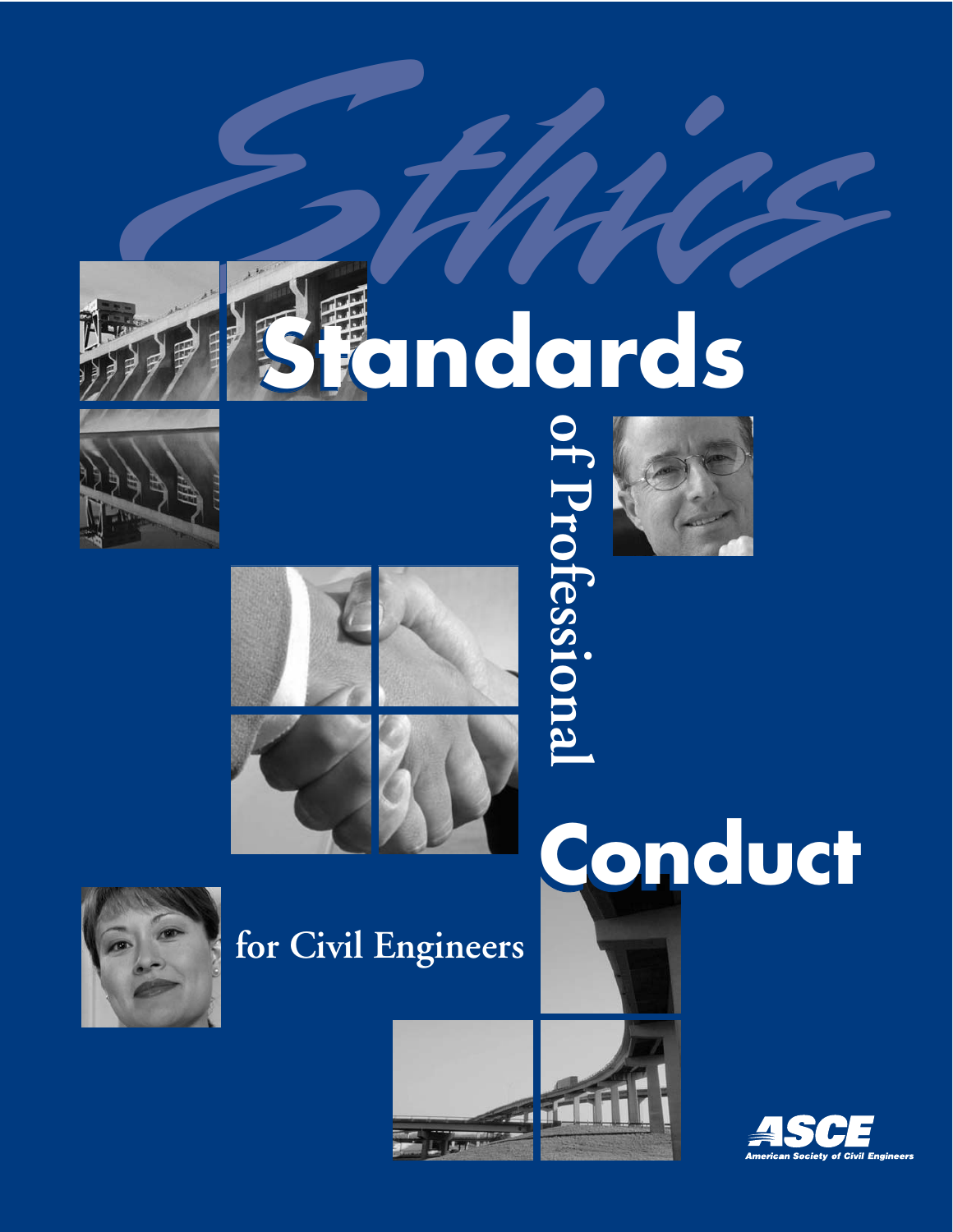## Standards of Professional Conduct

American Society of Civil Engineers April 03, 2000

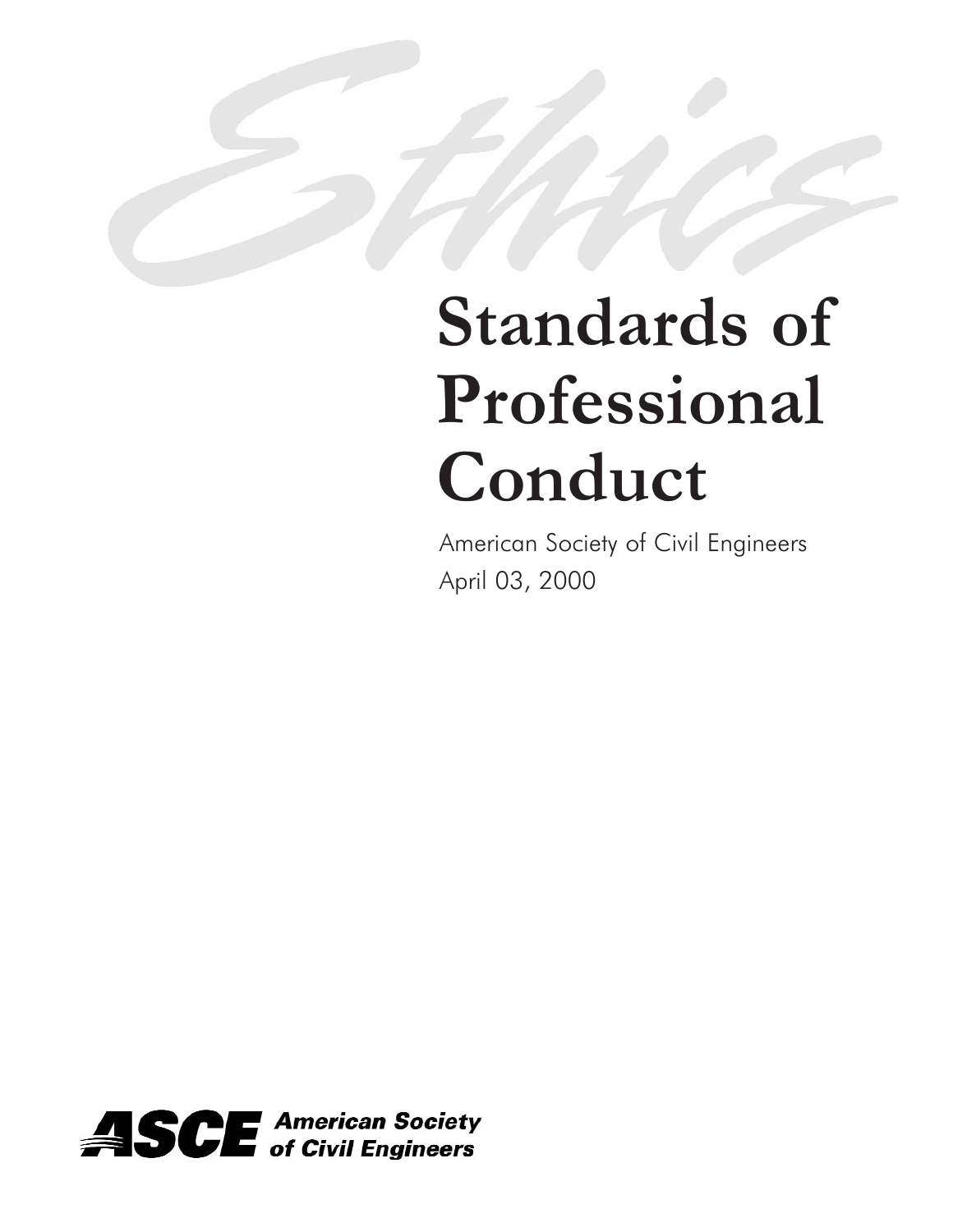## Table of Contents

| SECTION $1$ – Purpose of Standards of Professional Conduct                                                                                           |
|------------------------------------------------------------------------------------------------------------------------------------------------------|
|                                                                                                                                                      |
|                                                                                                                                                      |
| 1.<br>2.<br>3.<br>4.<br>5.<br>6.<br>7.<br>8.<br>9.<br>10.<br>11.<br>12.<br>Relationships with Clients, Outside Contractors, and Consultants 5<br>13. |
|                                                                                                                                                      |
| 1.<br>3.                                                                                                                                             |
| SECTION $5$ – Ethical Decision Making Guidelines $\ldots \ldots \ldots \ldots \ldots$                                                                |
|                                                                                                                                                      |
| Edict<br>3.<br>4.<br>Enforcement<br>5.<br>Code of Ethics<br>Guidelines to Practice under the Fundamental Canons of Ethics  13                        |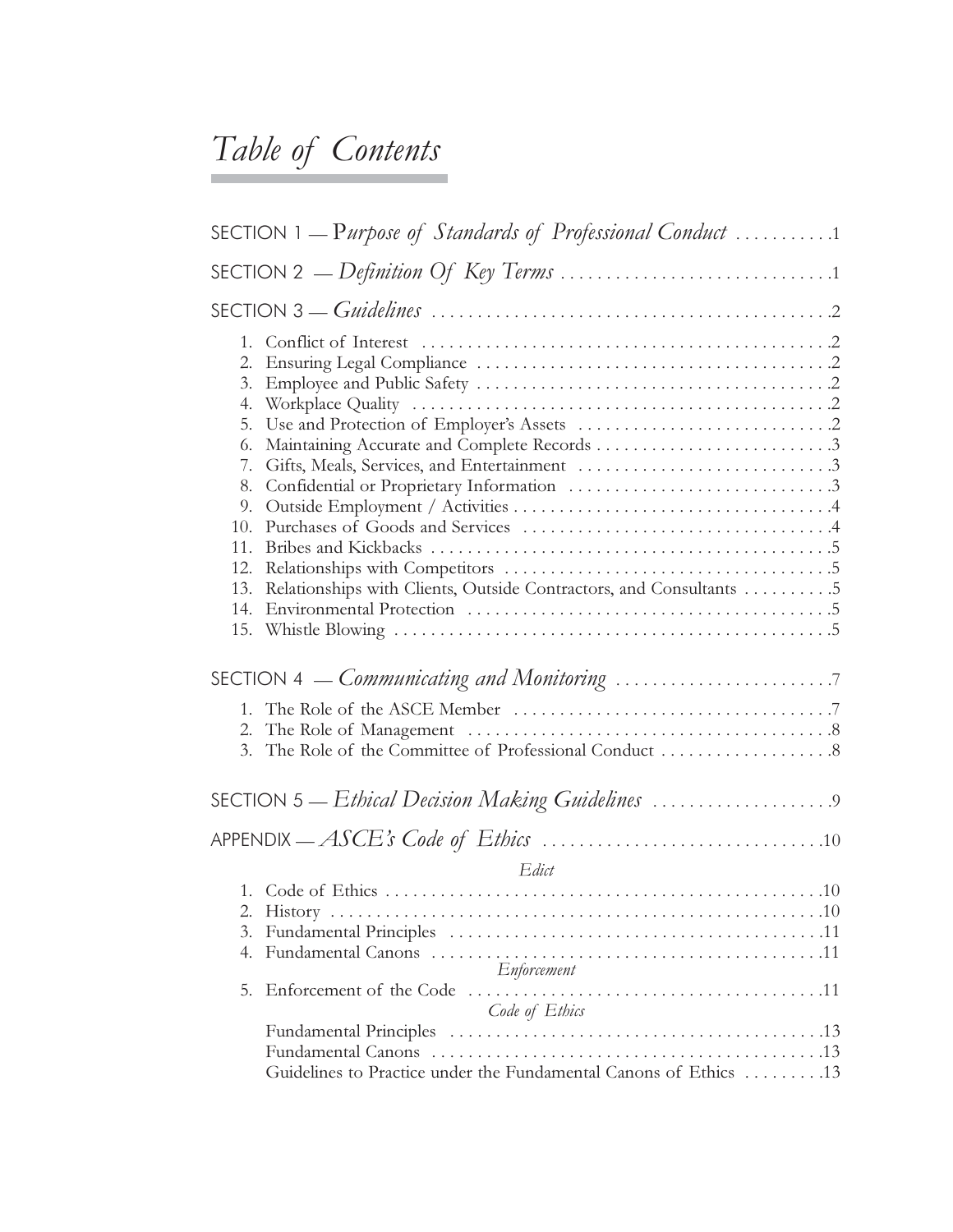

The Standards of Professional Conduct were developed to provide individuals or small businesses that don't have the resources or a complete set of principles and guidelines to govern the dayto-day aspects of ethics practices in our profession. These guidelines reinforce ASCE's Code of Ethics, which all ASCE members are expected to practice.

Definition of Key Terms SECTION 2

| Stakeholders:                                                                                                                                  | All constituencies with an interest in the success of the Employer,<br>including Clients, ASCE, ASCE members, other employees, Regulators,<br>and the general public, are stakeholders.                                                                                                                        |  |
|------------------------------------------------------------------------------------------------------------------------------------------------|----------------------------------------------------------------------------------------------------------------------------------------------------------------------------------------------------------------------------------------------------------------------------------------------------------------|--|
|                                                                                                                                                | Conflict of Interest: A conflict of interest arises in any situation in which an ASCE member<br>uses his or her contacts or position in his or her employment to<br>advance his or her private business, financial interests, or that of family<br>and friends, whether or not at the expense of the Employer. |  |
|                                                                                                                                                | Significant Professional Relationship: A significant professional relationship is one that<br>is so substantial it creates a potential risk of interference with the<br>employee's independent exercise of judgment.                                                                                           |  |
| <b>Family Members:</b>                                                                                                                         | Family members include spouse, children, parents, siblings, grandparents,<br>in-laws, or any person sharing the same home with the ASCE member.                                                                                                                                                                |  |
| Insider Trading:                                                                                                                               | Trading (buying or selling securities) based on confidential information<br>about your company or another company that is obtained through your<br>employment before the information is released publicly.                                                                                                     |  |
| <i>Confidential or Proprietary Information</i> : Information that is the property of the<br>Employer and is intended to be treated as private. |                                                                                                                                                                                                                                                                                                                |  |
| Outside Employment: Working for any Employer, including yourself, other than for your<br>Employer.                                             |                                                                                                                                                                                                                                                                                                                |  |
| Bribes:                                                                                                                                        | A gift or favor given or promised with the intent to corrupt judgment or<br>conduct.                                                                                                                                                                                                                           |  |
| Kickback:                                                                                                                                      | The return of a portion of a payment in return for special treatment not<br>afforded to all.                                                                                                                                                                                                                   |  |
| Harassment:                                                                                                                                    | Repeated irritating, undesirable, and offensive conduct from one person<br>to another of a ridiculing or offensive nature.                                                                                                                                                                                     |  |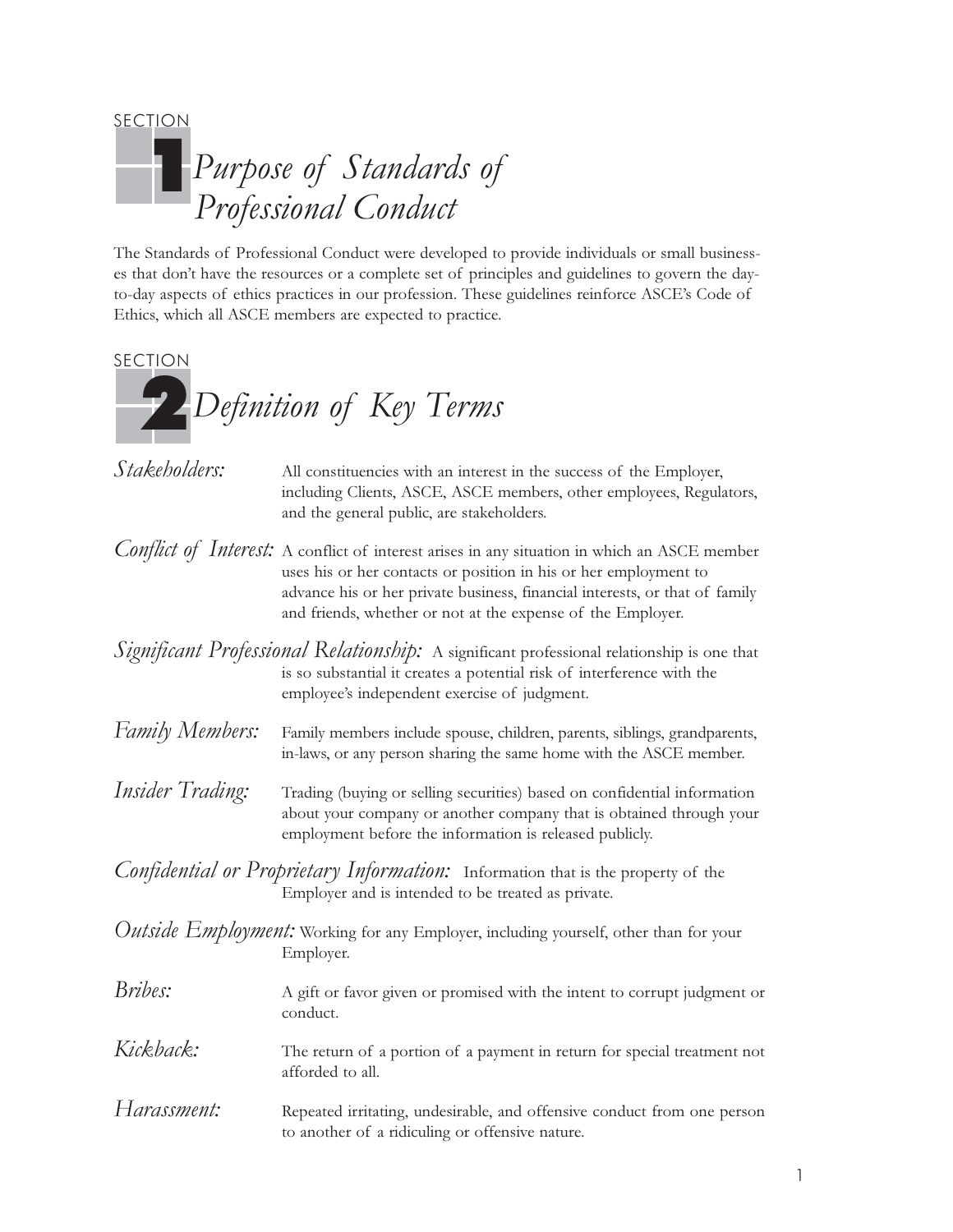

ASCE members who violate ASCE's Standards of Professional Conduct are subject to disciplinary action up to and including removal or suspension from ASCE.

#### 1. Conflict of Interest

All professional and business decisions shall be made in the best interest of the Employer or profession. Conflicts of interest can arise in many situations, some of which may be based simply on perceptions. Playing favorites or engaging in conflicts of interest, whether in practice or just appearance, is contrary to the expectation of fair and ethical treatment to which we are entitled. ASCE members are expected to avoid any relationship, influence, or activity that might be perceived to or actually impair their ability to make objective and fair decisions when performing their jobs. When in doubt, they should share the facts of the situation with their leadership and resolve the conflict.

#### 2. Ensuring Legal Compliance

ASCE members shall conduct their actions in accordance with applicable laws and regulations. Compliance with the law does not comprise our entire ethical responsibility, but it is absolutely essential for performance of our duties. We shall be truthful and responsive with regulatory bodies or recognized governmental agencies that establish rules or oversee our operations.

#### 3. Employees and Public Safety

ASCE members shall be committed to maintaining a drug and alcohol free, safe, and healthy work environment. They shall comply with applicable environmental, health, and safety laws and regulations. Violations of safety rules or conditions that endanger the welfare of other employees, contractors, clients, or the general public should be reported immediately to appropriate authorities.

#### 4. Workplace Quality

ASCE desires a workplace where its members feel respected, satisfied, and valued. Harassment, discrimination, or sexist behavior of any kind is unacceptable (in many cases it is illegal), and it shall not be tolerated. Providing a safe and productive environment that ensures ASCE members the opportunity to achieve excellence in the workplace is the responsibility of every ASCE member.

#### 5. Use and Protection of Employer's Assets

Your Employer has many valued assets, such as cash, physical property, proprietary trade secrets, and confidential information. Protecting these assets against loss, theft, and misuse is every employee's responsibility. Your Employer's property may not be used for personal benefit, nor may it be lent, sold, disposed of, or given away without proper authorization. Where certain facilities are made available to ASCE members for personal use (e.g. computers), rules applicable to the specific use of those facilities shall apply.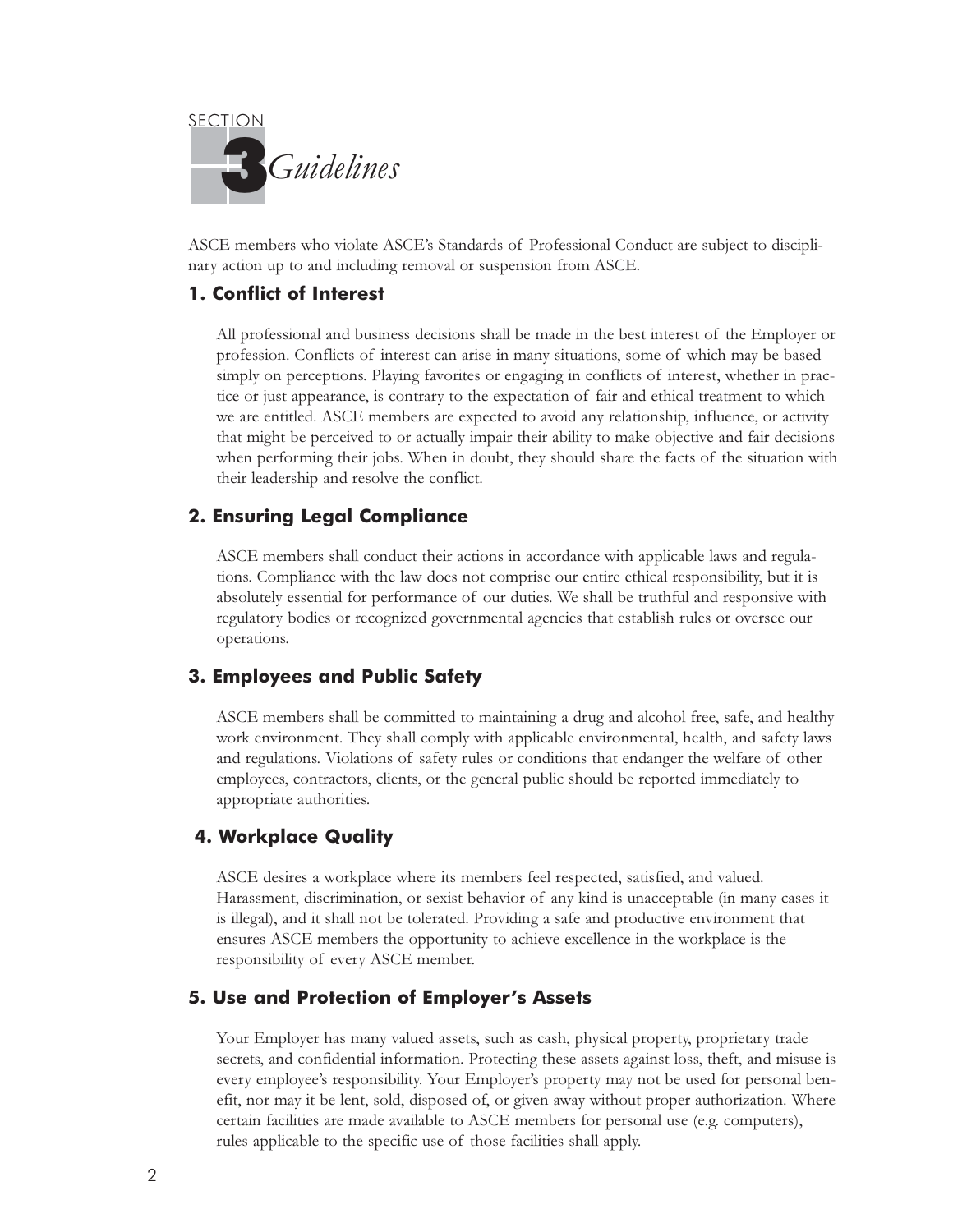Your Employer's assets shall be used for proper purposes during and following employment with that Employer. The removal from your company's facilities of the Employer's assets is prohibited unless specifically authorized. Improper use includes unauthorized personal appropriation (theft) or use of your Employer's assets or resources, including computer equipment, software, and data.

The Internet and electronic mail are valuable resources available to employees in the performance of job-related duties. The Internet should not to be used to view, copy, save, or distribute unauthorized material. Electronic mail should not be used in the conduct of outside employment or personal business activities.

#### 6. Maintaining Accurate and Complete Records

The importance of maintaining accurate and complete records cannot be overstated. Transactions between the member's company, its affiliates, its clients, and its vendors, regulators, outside individuals, and organizations must be entered in the Employer's books promptly, accurately, and honestly. Financial records should be maintained in accordance with generally accepted accounting practices, principles, and established Employer guidelines. Misrepresenting facts or falsifying records is illegal, shall not be tolerated, and should result in disciplinary action.

#### 7. Gifts, Meals, Services, and Entertainment

It is improper for an ASCE member or family member to knowingly request, accept, or offer anything that could be construed as an attempt to influence the performance of duties or to favor a customer, supplier, or competitor that is contrary to the best interests of the Employer, its clients, or the profession. Generally, this includes receipt of gifts, payments, travel, or other benefits of greater than nominal value from any existing or potential customers, suppliers, competitors, or other special interest groups that are not in the best interests of the Employer, its clients, or the profession. Loans of any sort should be strictly prohibited.

Gifts of nominal value motivated by commonly accepted business courtesies may be accepted or given, but not if accepting or giving such gifts could cause the perceived or actual prejudice toward, or obligation to, the donor.

Before accepting any gift or gratuity, the ASCE member or family member should consider whether she or he has the opportunity to influence decisions about the Employer's business with the donor or if acceptance could be perceived by others as creating an obligation to the donor. If so, the gift or gratuity should not be accepted. When in doubt, share the facts of the situation with the leadership of your Employer.

Meals provided by an existing or potential client, supplier, or competitor may be acceptable if they are for a business purpose, are reasonable, and are not repetitive.

#### 8. Confidential or Proprietary Information

In the course of normal professional activities, ASCE members may have access to information that is proprietary, confidential, privileged, or of competitive value to the Employer. In addition, clients and even competitors may sometimes divulge information to ASCE members that is proprietary to their business. ASCE members must respect these confidences by protecting the confidentiality and security of documents and related information.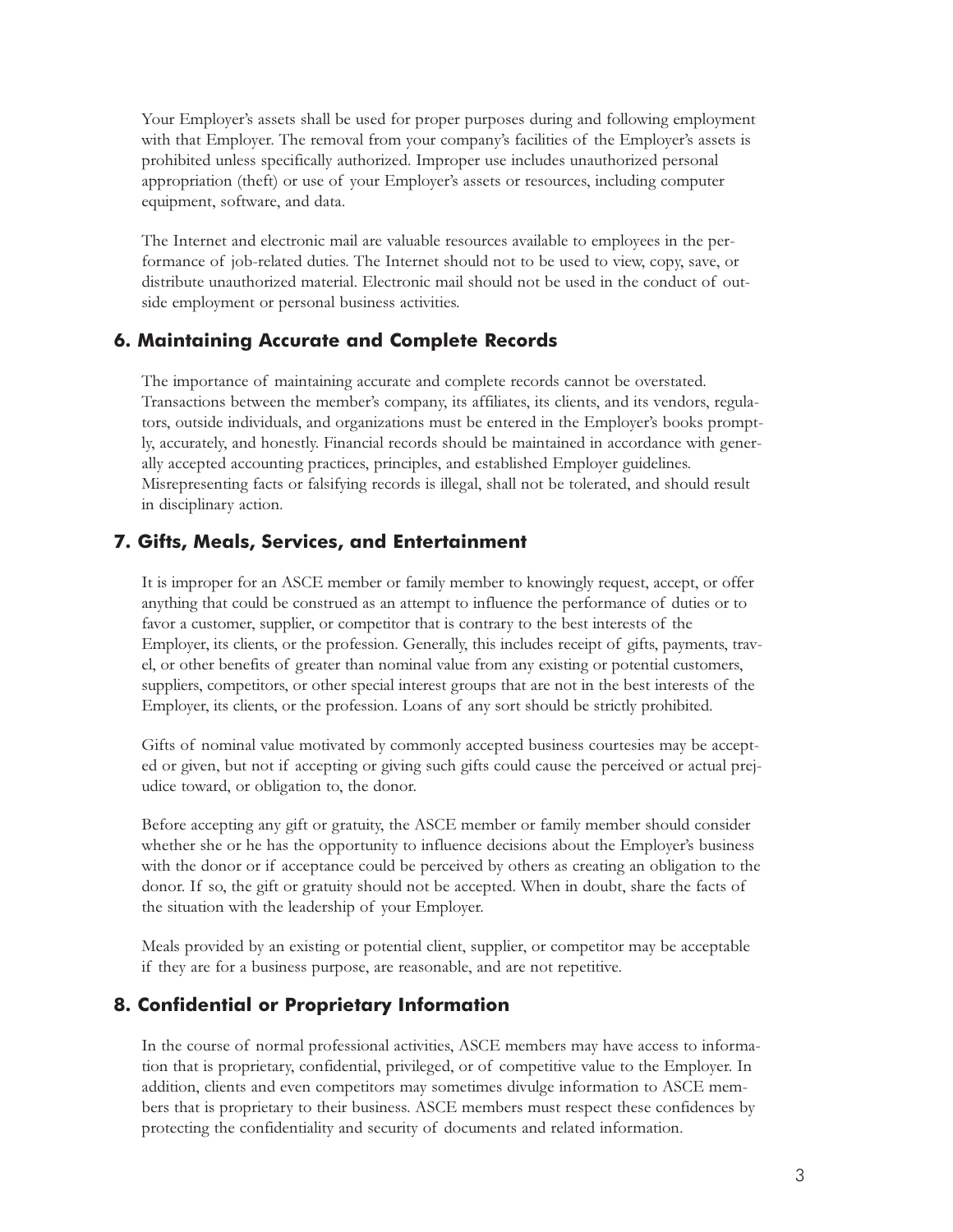The use or disclosure of confidential information is for the Employer's purposes only and not for personal benefit or the benefit of others. To preserve confidentiality, the disclosure and discussion of confidential or competitive information should be limited to those needing to know the information.

Lists or other information concerning your Employer's personnel, clients, suppliers, or shareholders are considered privileged information and are not to be disclosed to others, except as required by government agencies and with appropriate employer's approval.

ASCE members must also guard against improper disclosure of competitive business strategies and plans, special methods of operation, and other information that is of competitive value to the Employer, competitors, clients, or its suppliers. If an appropriate official of the Employer determines that disclosing such information furthers the Employer's business purposes, licensing agreements or other arrangements may be used to protect the Employer's rights and interests. If an ASCE member is unsure whether information is of a confidential nature, the ASCE member is advised to seek guidance from the leadership of the Employer.

Information which is not available to the general public should not be discussed with outsiders, including family, friends, or acquaintances. Examples of items that are available to the public and may be openly discussed are annual reports, quarterly reports, annual or periodic filings once filed, and press releases issued by the Employer.

#### 9. Outside Employment/Activities

Outside employment or business activities not related to the Employer must not conflict with the employee's ability to properly perform his or her work. Such employment or business activity should not create or appear to create a conflict of interest. Company time or facilities, including telephone or electronic media, may not be used in the conduct of outside employment or personal business activities without the Employer's express approval.

Employment with an outside organization that has no actual or potential significant business relationship with the Employer is allowable so long as it does not interfere with job performance and safety. ASCE members must notify Employer in writing of current or contemplated outside employment. The Employer shall evaluate the specific circumstances and provide guidance on the issue of conflict of interest.

#### 10. Purchases of Goods and Services

The acquisition of goods and services from external vendors may constitute a significant portion of the Employer's annual expenditures. Adherence to established guidelines and practices governing the procurement function are critical to ensure compliance with all commercial and legal requirements and to maximize the value received from these expenditures.

It is the responsibility of ASCE members to work to maintain the good name of the Employer, to develop and maintain good business relations between the Employer and its vendors, and to keep in mind that personal contacts form much of the basis for the supplier's opinion of the Employer. All sales and purchases by the Employer should be based on price, service, quality, and the consistency and dependability of the basic business relationships underlying each transaction.

The Employee shall not purchase goods or services from family members except in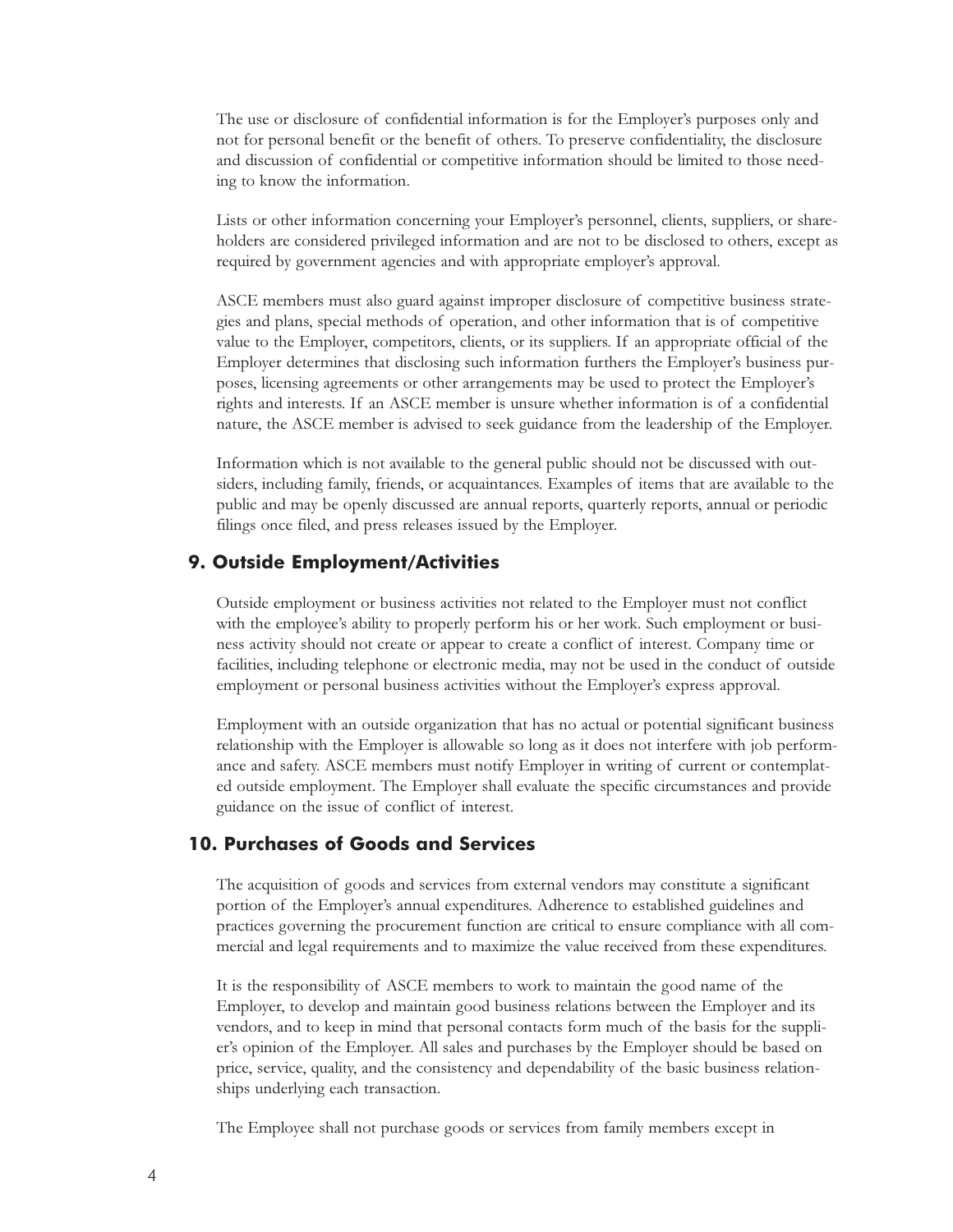instances where it makes good business sense. When business needs require a related party purchase, the Employer must be made aware of the relationship to ensure that no conflict of interest exists. In no instance may the related ASCE member be the final decision-maker.

Most of the Employer's transactions relating to purchasing should be confidential, especially with regard to vendors. It is unethical, as well as damaging to the Employer, to allow proprietary information about one vendor's quotation or pricing structure to pass to another vendor. Care should be taken to ensure the protection of this information, and ASCE members should maintain an awareness of the ways this situation could inadvertently occur and take steps to avoid it. Discussions between the Employer's personnel and vendor representatives regarding product or vendor preferences should be avoided.

#### 11. Bribes and Kickbacks

ASCE prohibits its members to offer or accept bribes, kickbacks, and other similar payoffs and benefits to or from suppliers, regulators, government officials, trade allies, or customers. As stated in guideline #7, ASCE members and agents should also be prohibited from giving or receiving, directly or indirectly, anything of a significant value to, or from, an outside source in connection with a transaction entered into by the Employer. To offer or accept bribes or kickbacks is a crime, both morally and legally, and could result in disciplinary action up to and including dismissal.

#### 12. Relationships with Competitors

ASCE members should be aware that the Employer may be in a competitive environment. Discussions with existing or potential competitors regarding common issues should be conducted with care taken to protect all Employer information of a sensitive or proprietary nature that may benefit another party.

#### 13. Relationships with Clients, Outside Contractors, and Consultants

Clients, contractors, and consultants should be treated honestly, without unfair discrimination or deception, in a manner conforming to local, state, and national laws, and consistent with good business practice. ASCE member should not make misleading or false remarks about other employers, including the Employer's competitors.

#### 14. Environmental Protection

The Employer and the ASCE member shall comply with both the letter and the spirit of applicable environmental laws and foster an open and constructive relationship with regulatory agencies, environmental groups, other ASCE members, and citizens with respect to environmental issues. ASCE members who are aware of situations in which the Employer may not be complying with environmental laws or is improperly handling, disposing of, or otherwise discharging any toxic or hazardous substance should immediately contact the Employer.

#### 15. Whistle Blowing

"Whistle blowing" is when an employee reports an employer who is breaking the law. Employees who blow the whistle on their employers are protected by law. If they are fired or otherwise retaliated against for whistle blowing, they can take legal recourse. To actually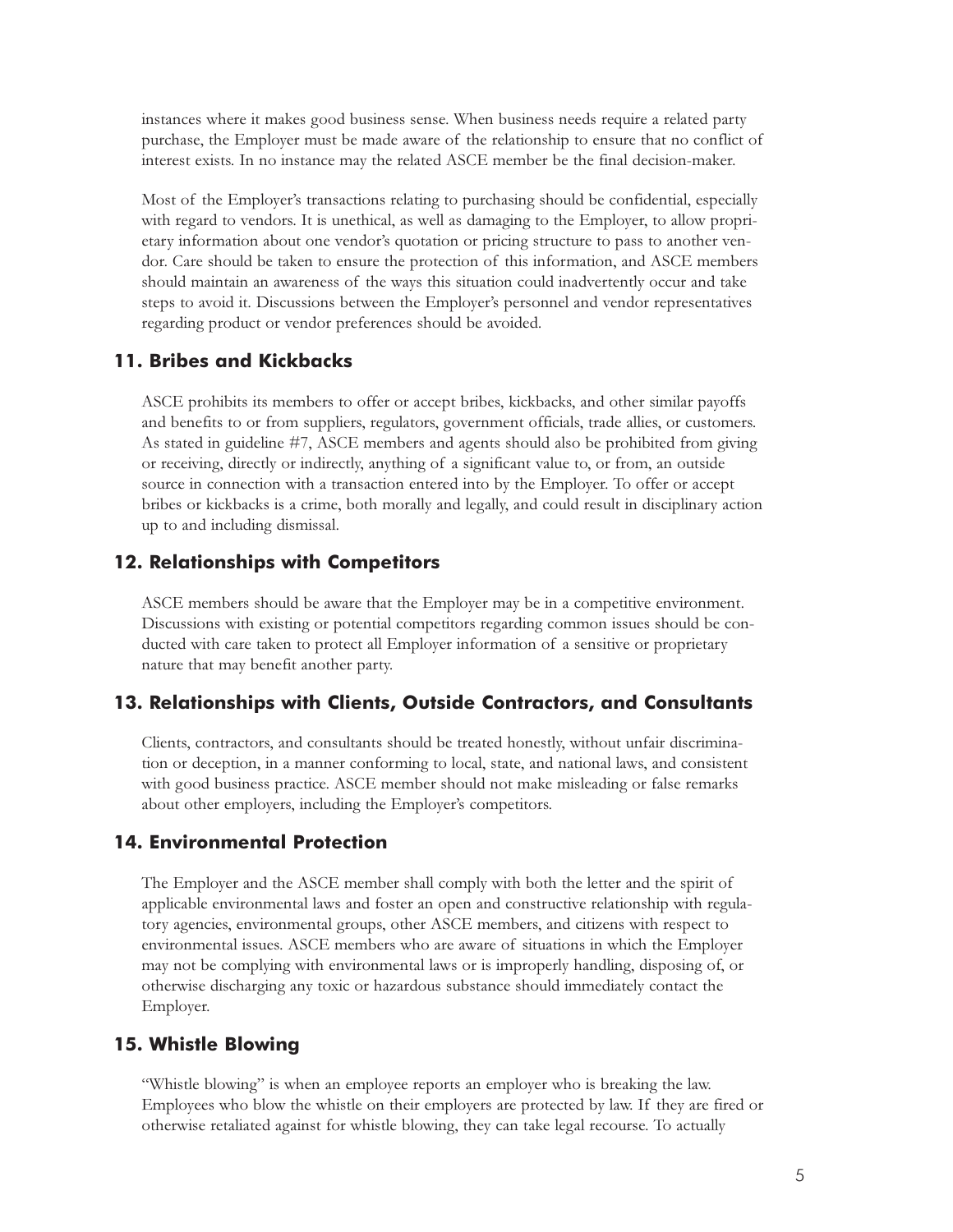whistle blow, the employee must report the illegal act outside the company to a government or law-enforcement agency. If the employee just complains to someone inside the company, that is not whistle blowing, and the employee is not protected by the whistle blower laws.

It is not necessary that the employer actually break the law. The employee could blow the whistle on something that isn't illegal in the first place. The employee is still protected from retaliation or termination. However, the employee must believe that he or she is reporting a violation of the law, and the employee's belief must be reasonable.

If the employee has reported the allegedly illegal activity to a government or law enforcement agency, he or she is protected. The employer cannot retaliate against the employee. The employer cannot fire the employee for the whistle blowing. The employer cannot mistreat the employee for whistle blowing.

This does not mean that after whistle blowing, the employee cannot be fired for any reason. The employer can continue to treat the employee like any other employee. But the employer cannot treat the employee differently because of the whistle blowing.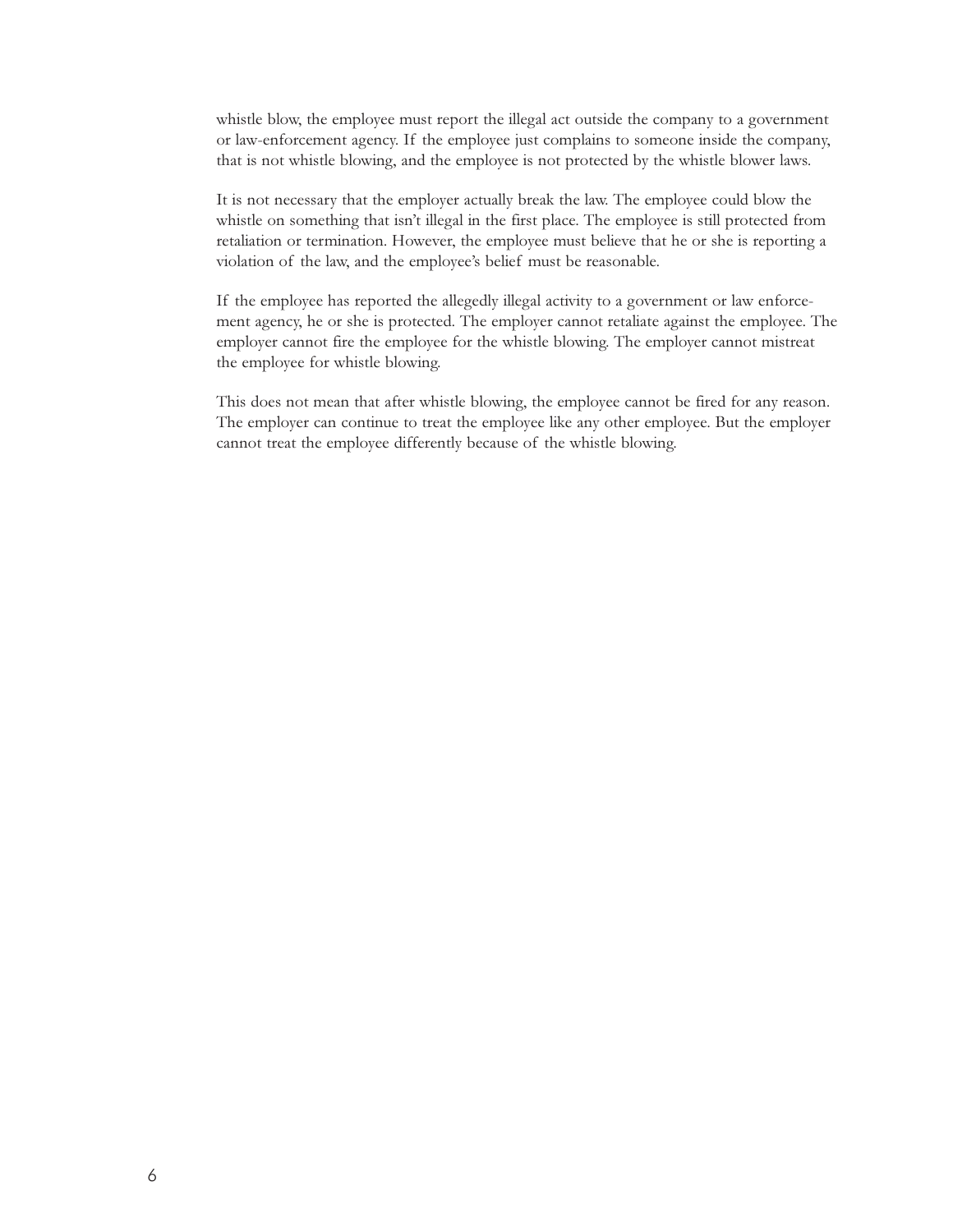

This Standards of Professional Conduct ("Standards") will be distributed or made available to all ASCE members. ASCE members in management positions are suggested to provide their professional staff with a copy of the Standards.

There are several actions that ASCE members can take to assure that their commitment to ethical business conduct pays off in practice.

#### 1. The Role of the ASCE member

The Employer usually provides a mechanism to help employees handle difficult judgment decisions, those "gray areas" where it is often hard to differentiate right from wrong. No ASCE member should be uncomfortable in handling a question involving proper professional conduct.

If you are uncertain about what is proper ethical conduct in a particular situation, if you are concerned about your own conduct, or if you believe that a fellow ASCE member may have violated the Standards, you should contact one of the following:

- Your immediate supervisor, owner, or department head
- ASCE's Committee on Professional Conduct through ASCE's legal counsel.

When you communicate a question of ethics/professional conduct to one of the above:

- You shall be treated with dignity and respect.
- Your concerns shall be seriously addressed and you shall be informed of the outcome.
- Your communications shall be protected to the greatest extent possible:
	- Questions of guidance or clarification may be asked anonymously.
	- A report of possible misconduct requires identification of the ASCE member making the report.
	- The identity of an ASCE member who in good faith reports violations of the Standards shall be treated as confidential, and no reprisal should be taken against them.
	- Disciplinary action shall be taken against anyone who retaliates, either directly or indirectly, or encourages others to do so, against any ASCE member who reports a violation of the Standards.
	- The identity of the reporting person shall only be disclosed on a "need to know" basis.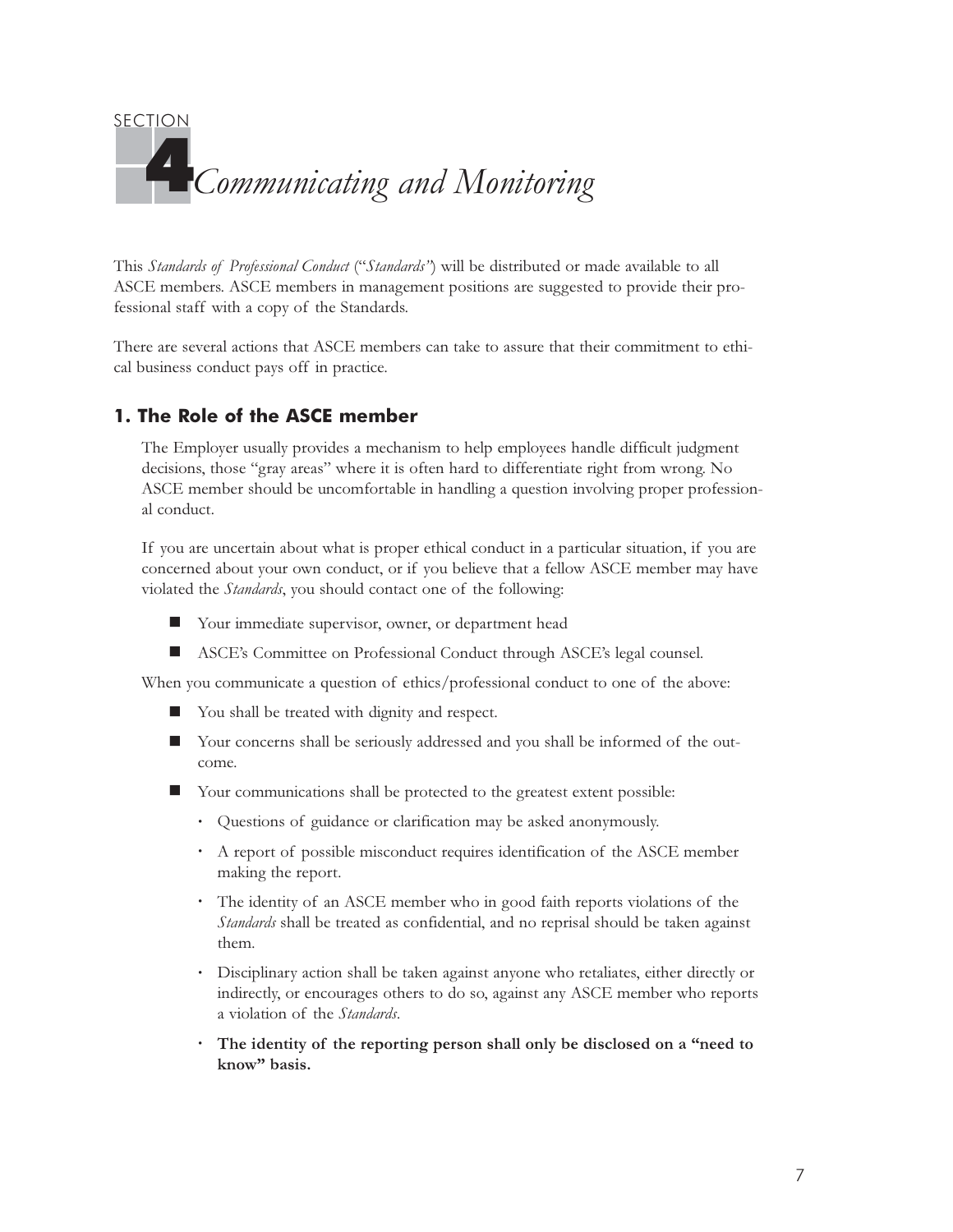#### 2. The Role of Management

Normally, the ASCE member should discuss the matter first with his or her immediate supervisor or department head, who may provide valuable insight and allow for resolution within the appropriate work unit.

#### 3. The Role of the ASCE Committee on Professional Conduct (CPC)

The Ethics Referral Sub Committee consists of three ASCE members who report to or are members of the CPC. The subcommittee shall be charged with the responsibility of monitoring compliance with the *Standards*. The subcommittee shall perform inquiries in a fair and unbiased manner and shall recommend actions necessary for resolution. Every effort shall be made to resolve issues brought before the subcommittee in an expeditious manner. The subcommittee shall only have access to the identity of the person reporting suspected misconduct on a "need to know" basis.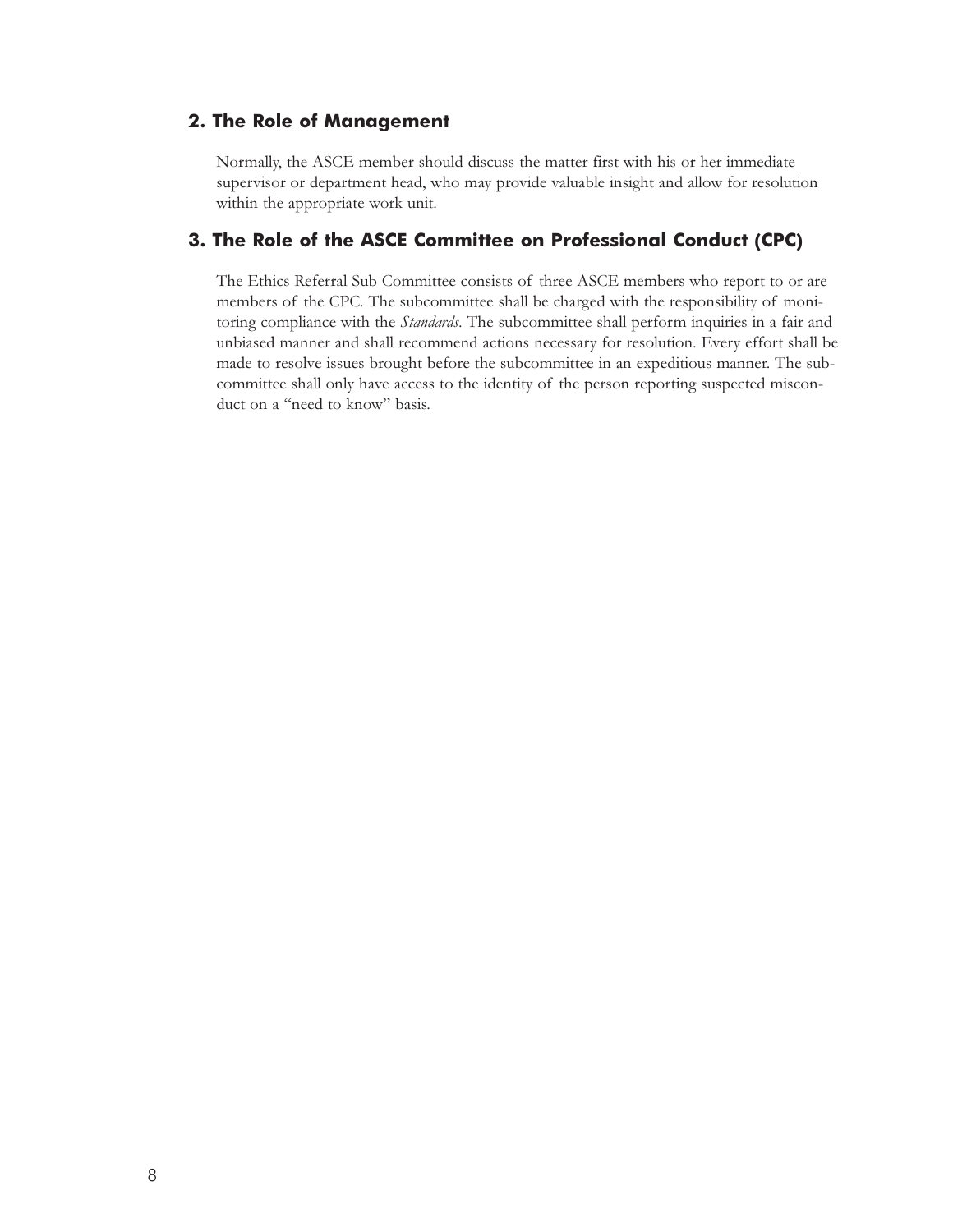

The general guidelines presented are provided to help ASCE members, member-owned companies, and others better understand what should be expected from them in their professional dealings. In making decisions, all ASCE members are encouraged to use the following guidelines (PLUS):

| $P_{\text{olicies}}$       | Is it consistent with your Employer's policies, procedures, and guidelines and<br>ASCE's Code of Ethics?  |
|----------------------------|-----------------------------------------------------------------------------------------------------------|
| $\mathsf{L}_{\text{egal}}$ | Is it acceptable under applicable laws and regulations?                                                   |
| $U$ niversal               | Does it conform to the universal principles/values that your Employer and<br>the profession have adopted? |
| S <sub>elf</sub>           | Does it satisfy your own personal definition of right, good, and fair?                                    |

If you are still unsure about whether or not to act, consult the leadership of your organization for guidance, as well as the ASCE Committee on Professional Conduct.

The preceding policies are intended to re-emphasize the commitment that ASCE and all of its members have toward integrity and ethical business conduct. The Standards of Professional Conduct simply documents the good judgment and honesty with which ASCE members have always conducted their daily business.

#### Acknowledgements:

The preceding "Standards of Professional Conduct" was prepared by ASCE's Committee on Practice Guidelines. It was modified from Sierra Pacific Power's "Standards of Business Conduct."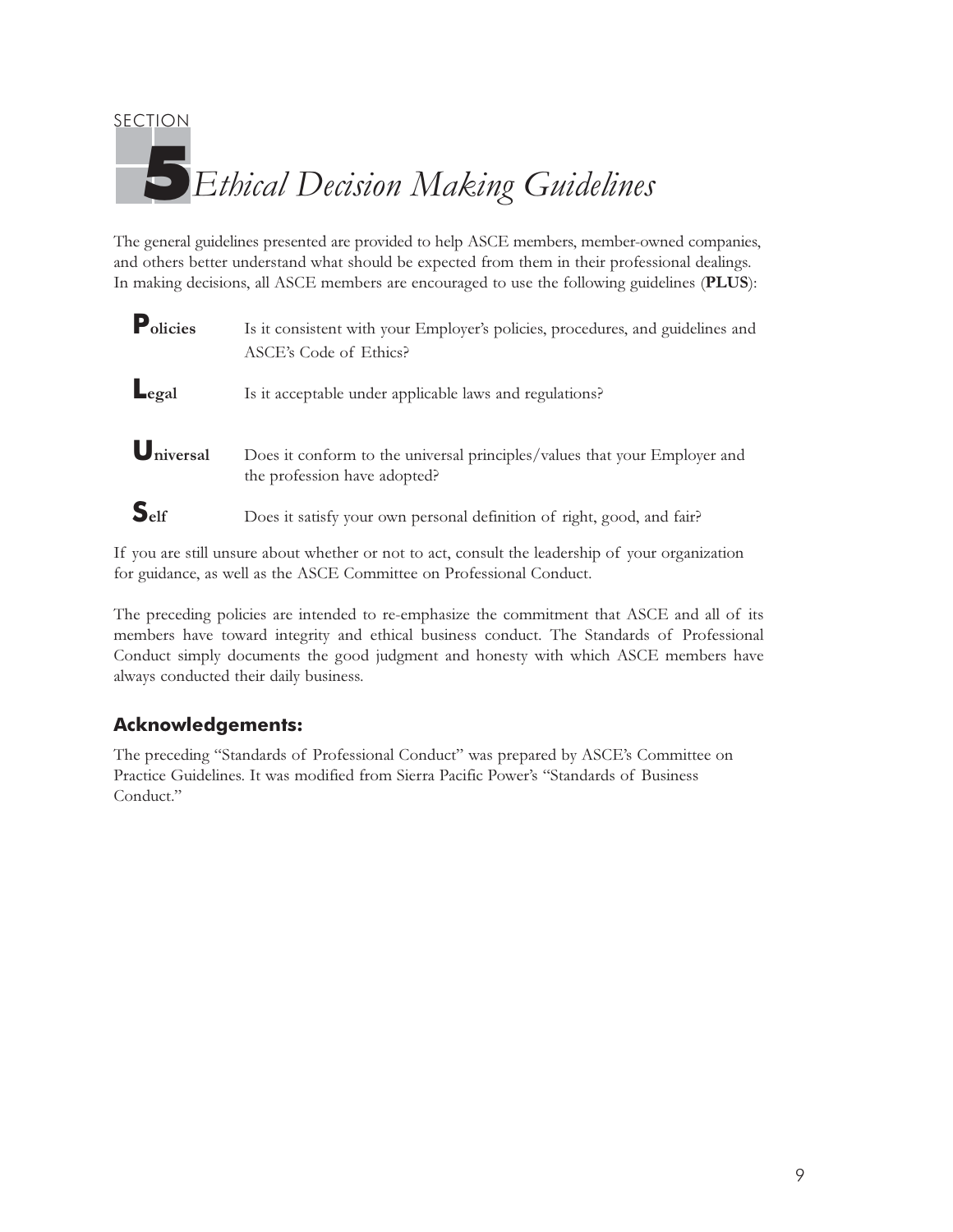

## Edict

#### 1. Code of Ethics

ASCE is committed to the highest levels of ethical conduct. To preserve the high ethical standards of the civil engineering profession, the society maintains and enforces a code of ethics.<sup>1</sup>

- 1. Applicability: All Society members must subscribe to the Society's Code of Ethics (the "Code"). ASCE Constitution, Article II, § 1. (Attachment 1, ASCE Code of Ethics, 1998).1
- 2. Duty: It is the duty of every Society member to report promptly to the Committee on Professional Conduct any observed violation of the Code. ASCE Rules of Policy and Procedure, Article III, § 1.1.

#### 2. History

The code was first adopted in 1914 and has been amended numerous times since.<sup>1</sup>

- 1. Background: From 1877 to 1914, the Society's Board of Direction believed that ethics was a matter of an engineer's personal responsibility and honor and not appropriate for a written code. In response to a motion concerning professional conduct in 1877, the Board resolved "[t]hat it is inexpedient for the Society to instruct its members as to their duties in private professional matters." In 1914, a special committee of the Board of Direction was appointed to a draft a Code. The original Code contains six principles. It was approved by letter ballot of the membership and was adopted on September 2, 1914. (Attachment 2, ASCE Code of Ethics, 1914).<sup>1</sup>
- 2. Original Scope: The original Code focused largely on relationships of engineers with their clients or with other engineers, rather than responsibilities to the public.<sup>1</sup>
- 3. Guidelines to Practice: On April 10-11, 1961, the Board of Direction adopted the Guidelines to practice, as an adjunct to the Code.<sup>1</sup>
- 4. Fundamental Principles: The fundamental Principles were approved by the Engineers' Council for Professional Development on September 30, 1963, and endorsed by the ASCE Board of Direction on May 11-12, 1964. A revised version was approved by the ASCE Board of Direction on April 12-14, 1975.<sup>1</sup>
- 5. Antitrust: Periodically, the Code has been the subject of Department of Justice antitrust investigations.<sup>1</sup>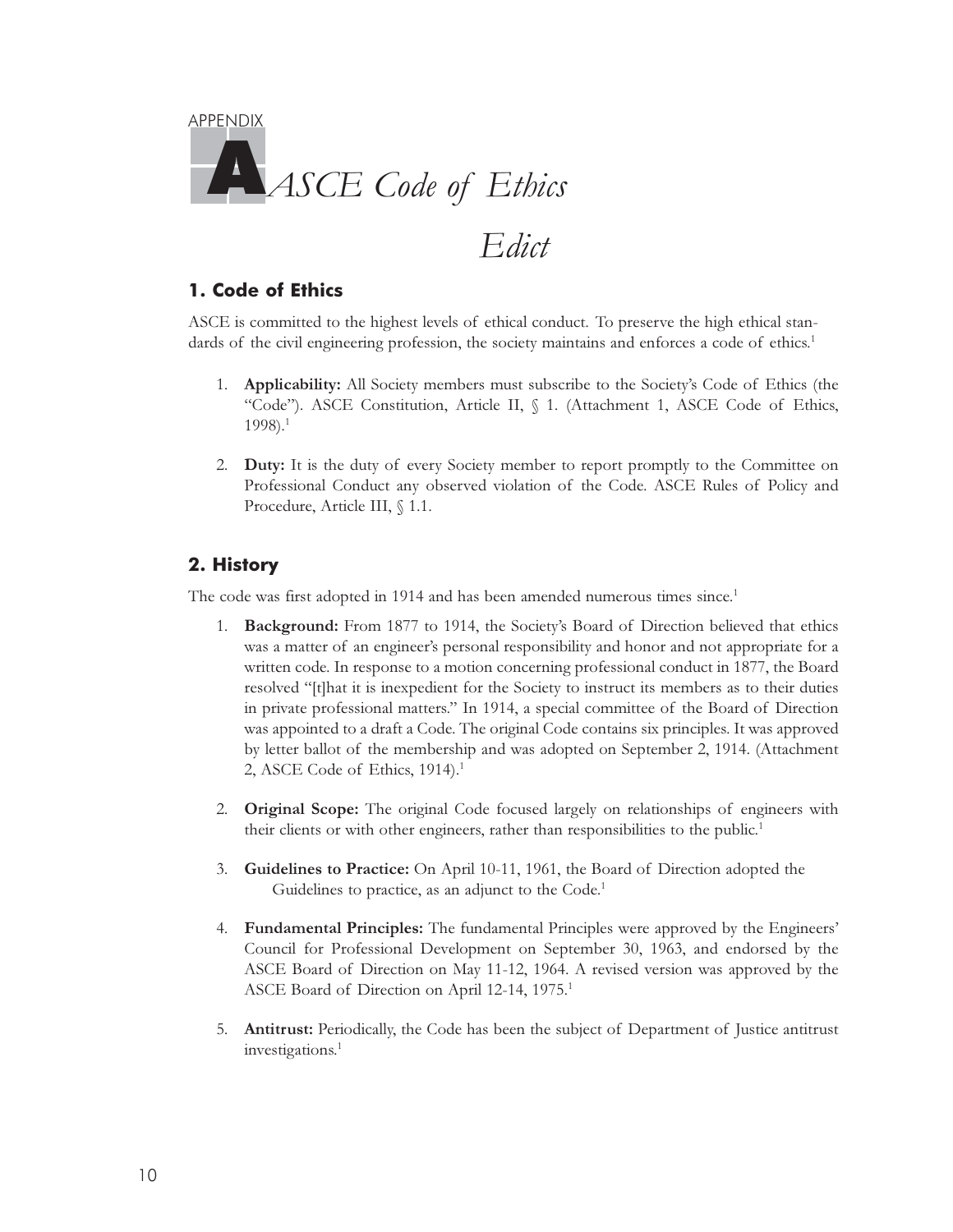#### 3. Fundamental Principles

Engineers uphold and advance the integrity, honor, and dignity of the engineering profession by:

- 1. Using their knowledge and skill for the enhancement of human welfare and the environment;
- 2. Being honest and impartial and serving with fidelity the public, their employers and clients;
- 3. Striving to increase the competence and prestige of the engineering profession; and
- 4. Supporting the professional and technical societies of their disciplines.

#### 4. Fundamental Canons

- 1. Engineers shall hold paramount the safety, health, and welfare of the public and shall strive to comply with the principles of sustainable development in the performance of their professional duties.
- 2. Engineers shall perform services only in areas of their competence.
- 3. Engineers shall issue public statements only in an objective and truthful manner.
- 4. Engineers shall act in professional matters for each employer or client as faithful agents or trustees, and shall avoid conflicts of interest.
- 5. Engineers shall build their professional reputation on the merit of their services and shall not compete unfairly with others.
- 6. Engineers shall act in such manner as to uphold and enhance the honor, integrity, and dignity of the engineering profession.
- 7. Engineers shall continue their professional development throughout their careers and shall provide opportunities for the professional development of those engineers under their supervision.

Enforcement

#### 5. Enforcement of the Code

The board of direction or the executive committee may take disciplinary action against ASCE members who violate the code.<sup>1</sup>

- 1. **Complaints:** Charges of unethical conduct may be brought by Society members and nonmembers. Complaints are referred to the Society's Committee on Professional Conduct ("CPC") for investigation.1
- 2. Investigation: CPC comprises at least four past members of the Board of Direction. ASCE Bylaws, Article VIII, §2 (a).1
	- A. Composition: CPC comprises at least four past members of the Board of Direction. ASCE Bylaws, Article VIII, §2 (a). There are currently five members on the commit-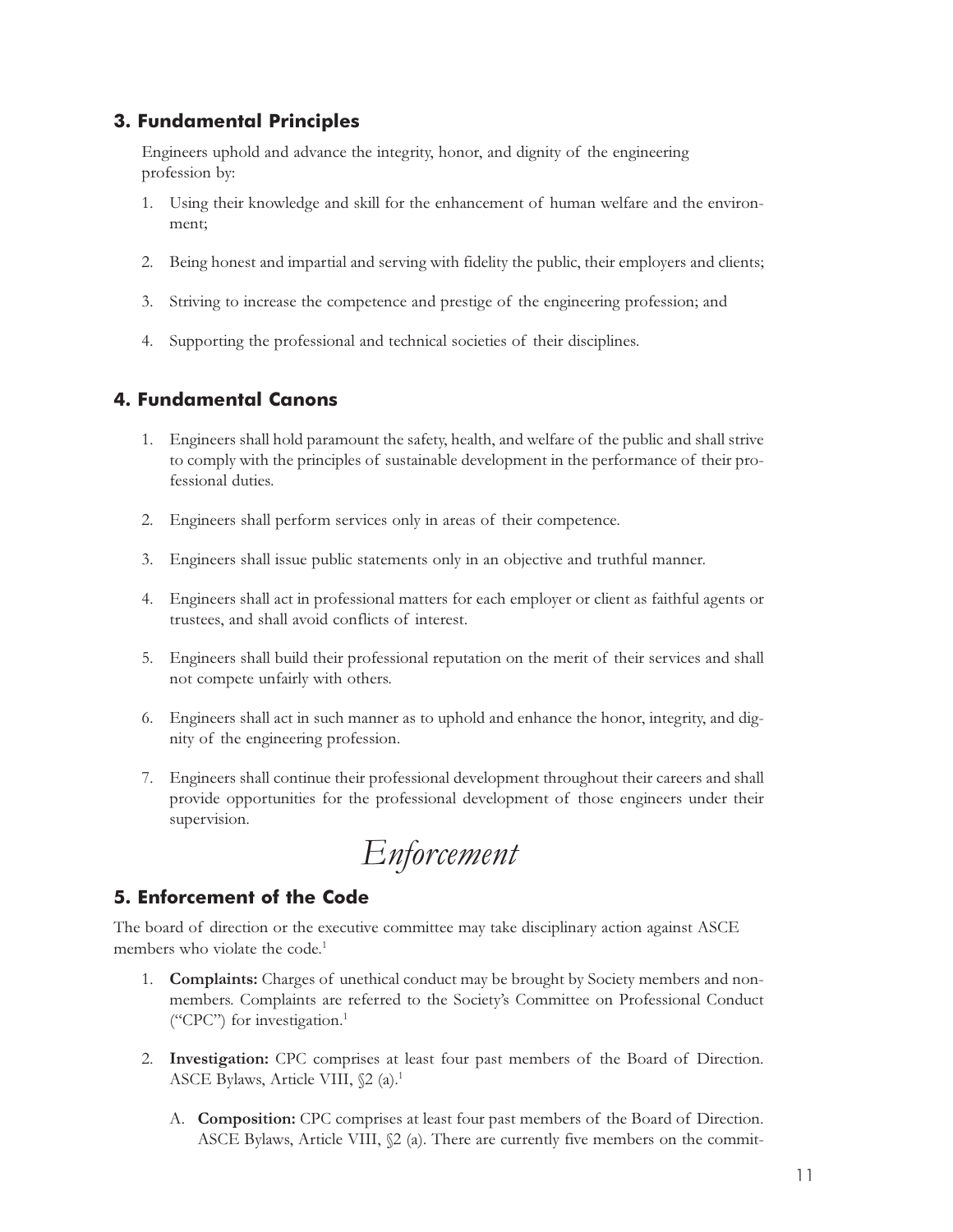tee, including at least one member from each zone. CPC members are appointed to a three-year term. $<sup>1</sup>$ </sup>

B. Investigation: CPC investigates possible ethics infractions in accordance with the Society's Procedures for Professional Conduct Cases (Attachment 5, Procedures for Professional Conduct Cases), Article III of the Society's Bylaws, and Professional Conduct Precepts. (Attachment 6, Professional Conduct Precepts). During the investigation phase, CPC acts like a grand jury. If CPC finds sufficient evidence to warrant disciplinary action, the case is scheduled for hearing before the Executive Committee.<sup>1</sup>

Section Role: In conducting professional conduct investigations, CPC may solicit assistance from local Society members or Sections. (Attachment 7, Role of ASCE Sections in Professional Conduct Cases).<sup>1</sup>

- 3. Executive Committee Proceeding. The Executive Committee considers proceedings for the discipline of a Society member upon the (a) recommendation of CPC, or (b) written request of 10 or more Society members. ASCE Bylaws, Article III, § 1 (a); Procedures for Professional Conduct Cases.<sup>1</sup>
	- A. Due Process: Hearings are conducted in accordance with the Procedures for Professional Conduct Cases. Due process is afforded to the member, including reasonable notice of the charges and the hearing; fair opportunity to hear the evidence, question witnesses, and refute the evidence; and a hearing before an unbiased panel.<sup>1</sup>
	- B. Role: The Executive Committee acts as Judge or Jury. At this point, a CPC member serves a function similar to a prosecutor.<sup>1</sup>
	- C. Disciplinary Action: Upon finding a violation of the Code, the Executive Committee may take disciplinary action, other than expulsion, by a majority vote. Such action typically includes a letter of admonition or a suspension from membership. The most severe penalty is expulsion from the Society. The Executive Committee cannot expel a member, but can make a recommendation to the Board of Direction that the member be expelled.<sup>1</sup>
- 4. Board of Direction Proceeding. If the Executive Committee votes to recommend expulsion, the case is scheduled for hearing before the Board of Direction, with the same due process protections afforded at the Executive Committee hearing. A decision to expel the member requires a 75 percent vote of the Board. The Board may impose lesser disciplinary actions upon a majority vote. ASCE Bylaws, Article III; Procedures for Professional Conduct Cases.<sup>1</sup>
- 5. Publication. The Executive Committee and Board of Direction have discretionary authority to publish the action, with or without the name of the member. Such notice is typically published in Civil Engineering Magazine. The Executive Committee and Board of Direction also have discretionary authority to notify other professional organizations or registration boards of the action. ASCE Bylaws, Article III; Procedures for Professional Conduct Cases.<sup>1</sup>

\_\_\_\_\_\_\_\_\_\_\_\_\_\_\_\_\_\_\_\_\_\_\_\_\_\_\_\_\_\_\_\_\_

<sup>1.</sup> ASCE ETHICS, Edict, Enforcement, and Education, American Society of Civil Engineers, 1999 Zone Management and Leadership Conference, Thomas W. Smith, III, ASCE General Counsel.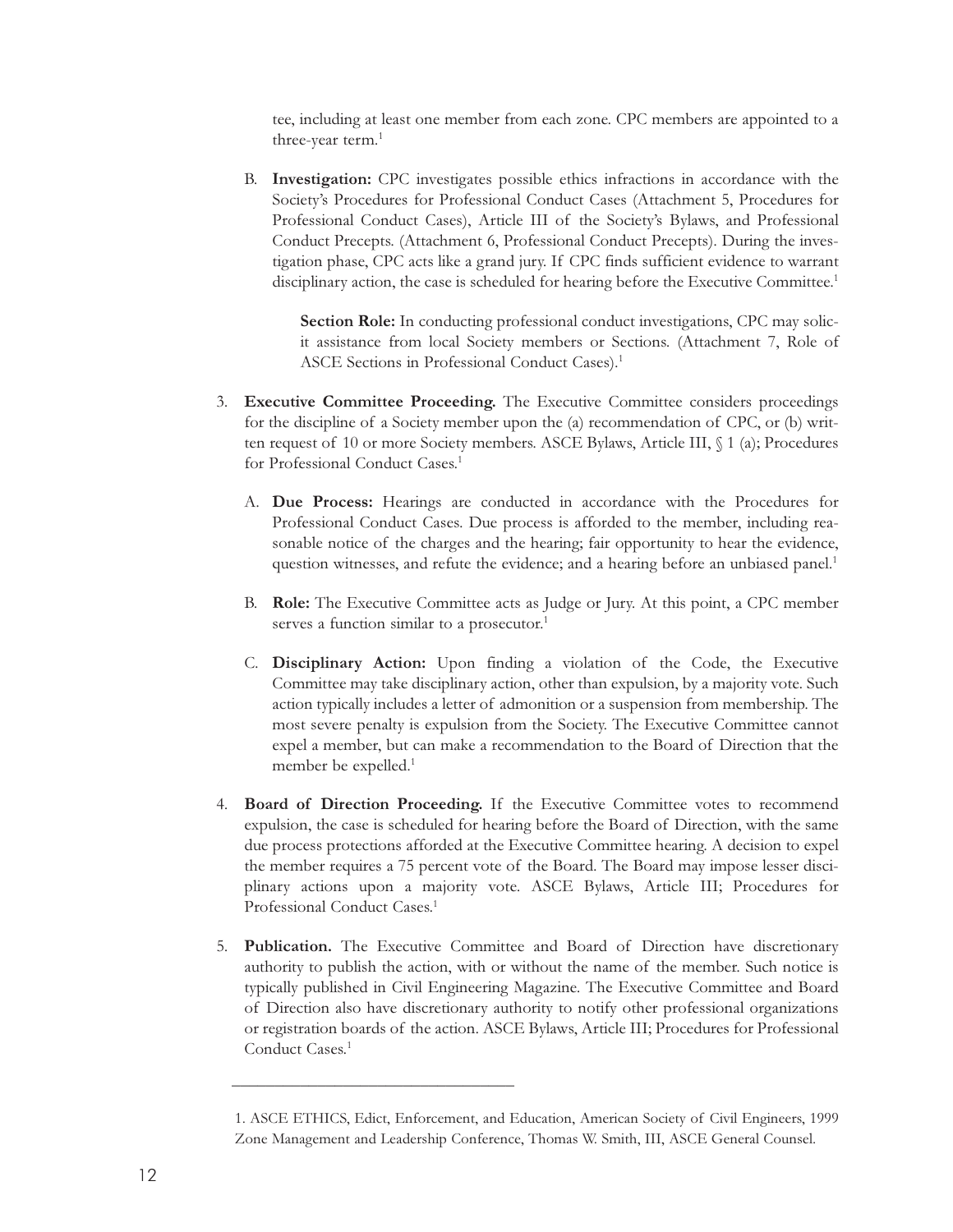### Code of Ethics<sup>1</sup>

#### Fundamental Principles<sup>2</sup>

Engineers uphold and advance the integrity, honor, and dignity of the engineering profession by:

- 1. Using their knowledge and skill for the enhancement of human welfare and the environment;
- 2. Being honest and impartial and serving with fidelity the public, their employers and clients;
- 3. Striving to increase the competence and prestige of the engineering profession; and
- 4. Supporting the professional and technical societies of their disciplines.

#### Fundamental Canons

- 1. Engineers shall hold paramount the safety, health, and welfare of the public and shall strive to comply with the principles of sustainable development<sup>3</sup> in the performance of their professional duties.
- 2. Engineers shall perform services only in areas of their competence.
- 3. Engineers shall issue public statements only in an objective and truthful manner.
- 4. Engineers shall act in professional matters for each employer or client as faithful agents or trustees, and shall avoid conflicts of interest.
- 5. Engineers shall build their professional reputation on the merit of their services and shall not compete unfairly with others.
- 6. Engineers shall act in such a manner as to uphold and enhance the honor, integrity, and dignity of the engineering profession.
- 7. Engineers shall continue their professional development throughout their careers, and shall provide opportunities for the professional development of those engineers under their supervision.

#### Guidelines to Practice under the Fundamental Canons of Ethics

- CANON 1. Engineers shall hold paramount the safety, health, and welfare of the public and shall strive to comply with the principles of sustainable development in the performance of their professional duties.
	- a. Engineers shall recognize that the lives, safety, health, and welfare of the general public are dependent upon engineering judgments, decisions, and practices incorporated into structures, machines, products, processes, and devices.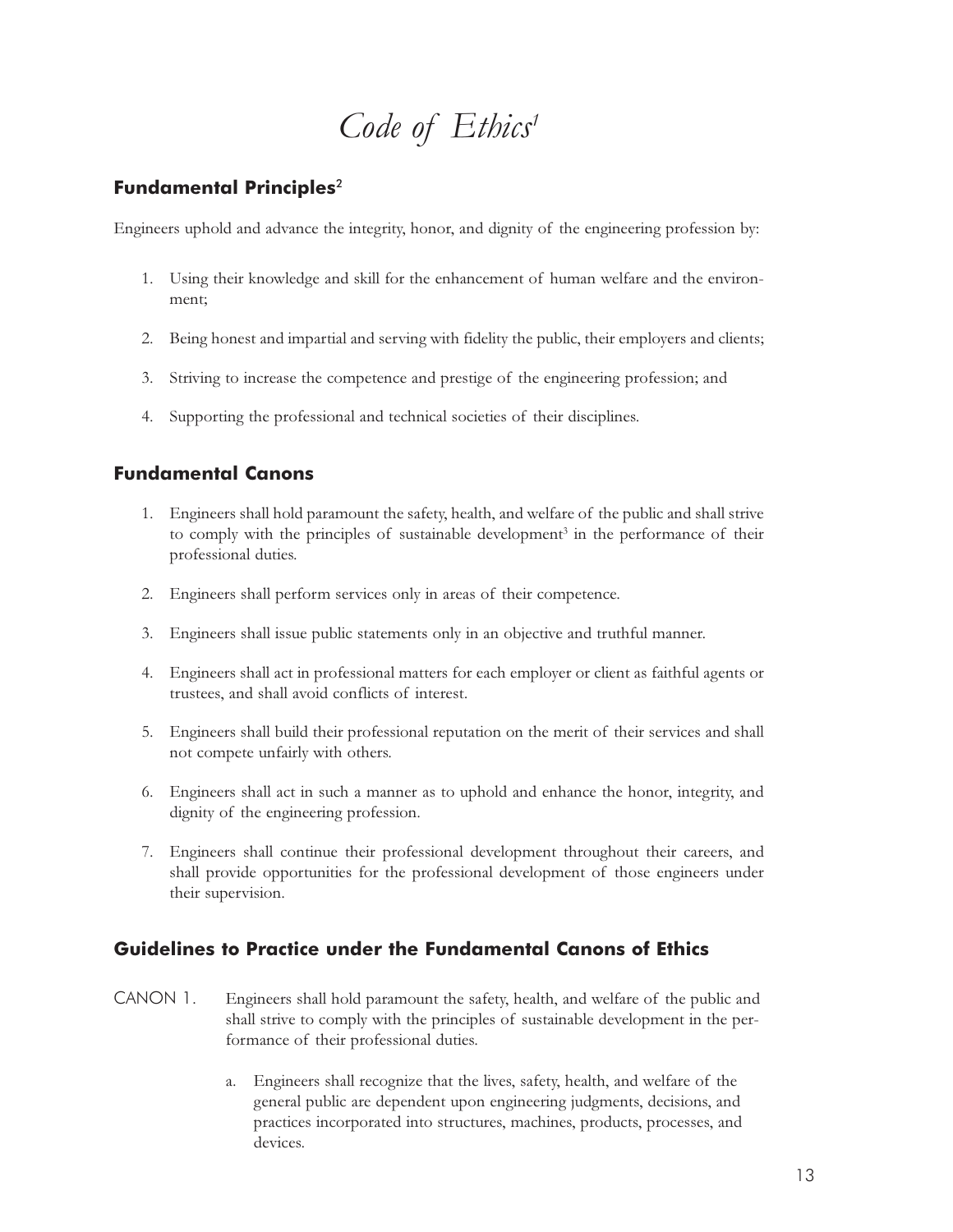- b. Engineers shall approve or seal only those design documents, reviewed or prepared by them that are determined to be safe for public health and welfare in conformity with accepted engineering standards.
- c. Engineers whose professional judgment is overruled under circumstances where the safety, health, and welfare of the public are endangered, or the principles of sustainable development ignored, shall inform their clients or employers of the possible consequences.
- d. Engineers who have knowledge or reason to believe that another person or firm may be in violation of any of the provisions of Canon 1 shall present such information to the proper authority in writing and shall cooperate with the proper authority in furnishing such further information or assistance as may be required.
- e. Engineers should seek opportunities to be of constructive service in civic affairs and work for the advancement of the safety, health, and well-being of their communities, and the protection of the environment through the practice of sustainable development.
- f. Engineers should be committed to improving the environment by adherence to the principles of sustainable development so as to enhance the quality of life of the general public.
- CANON 2. Engineers shall perform services only in areas of their competence.
	- a. Engineers shall undertake to perform engineering assignments only when qualified by education or experience in the technical field of engineering involved.
	- b. Engineers may accept an assignment requiring education or experience outside of their own fields of competence, provided their services are restricted to those phases of the project in which they are qualified. All other phases of such project shall be performed by qualified associates, consultants, or employees.
	- c. Engineers shall not affix their signatures or seals to any engineering plan or document dealing with subject matter in which they lack competence by virtue of education or experience or to any such plan or document not reviewed or prepared under their supervisory control.
- CANON 3. Engineers shall issue public statements only in an objective and truthful manner.
	- a. Engineers should endeavor to extend the public knowledge of engineering and sustainable development, and shall not participate in the dissemination of untrue, unfair, or exaggerated statements regarding engineering.
	- b. Engineers shall be objective and truthful in professional reports, statements, or testimony. They shall include all relevant and pertinent information in such reports, statements, or testimony.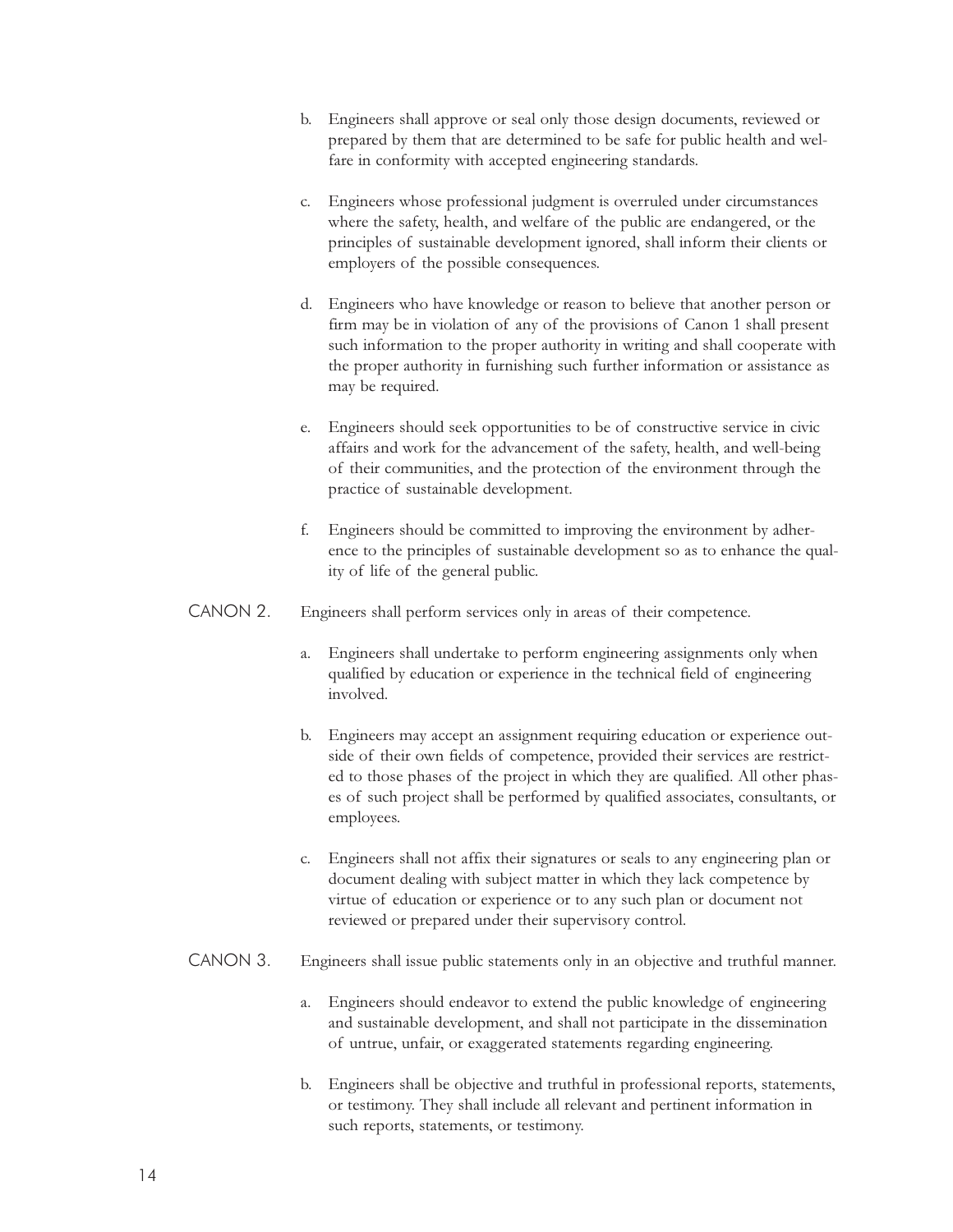- c. Engineers, when serving as expert witnesses, shall express an engineering opinion only when it is founded upon adequate knowledge of the facts, upon a background of technical competence, and upon honest conviction.
- d. Engineers shall issue no statements, criticisms, or arguments on engineering matters that are inspired or paid for by interested parties, unless they indicate on whose behalf the statements are made.
- e. Engineers shall be dignified and modest in explaining their work and merit, and will avoid any act tending to promote their own interests at the expense of the integrity, honor, and dignity of the profession.
- CANON 4. Engineers shall act in professional matters for each employer or client as faithful agents or trustees and shall avoid conflicts of interest.
	- a. Engineers shall avoid all known or potential conflicts of interest with their employers or clients and shall promptly inform their employers or clients of any business association, interests, or circumstances that could influence their judgment or the quality of their services.
	- b. Engineers shall not accept compensation from more than one party for services on the same project, or for services pertaining to the same project, unless the circumstances are fully disclosed to and agreed to, by all interested parties.
	- c. Engineers shall not solicit or accept gratuities, directly or indirectly, from contractors, their agents, or other parties dealing with their clients or employers in connection with work for which they are responsible.
	- d. Engineers in public service as members, advisors, or employees of a governmental body or department shall not participate in considerations or actions with respect to services solicited or provided by them or their organization in private or public engineering practice.
	- e. Engineers shall advise their employers or clients when, as a result of their studies, they believe a project will not be successful.
	- f. Engineers shall not use confidential information coming to them in the course of their assignments as a means of making personal profit if such action is adverse to the interests of their clients, employers, or the public.
	- g. Engineers shall not accept professional employment outside of their regular work or interest without the knowledge of their employers.
- CANON 5. Engineers shall build their professional reputation on the merit of their services and shall not compete unfairly with others.
	- a. Engineers shall not give, solicit, or receive either directly or indirectly, any political contribution, gratuity, or unlawful consideration in order to secure work, exclusive of securing salaried positions through employment agencies.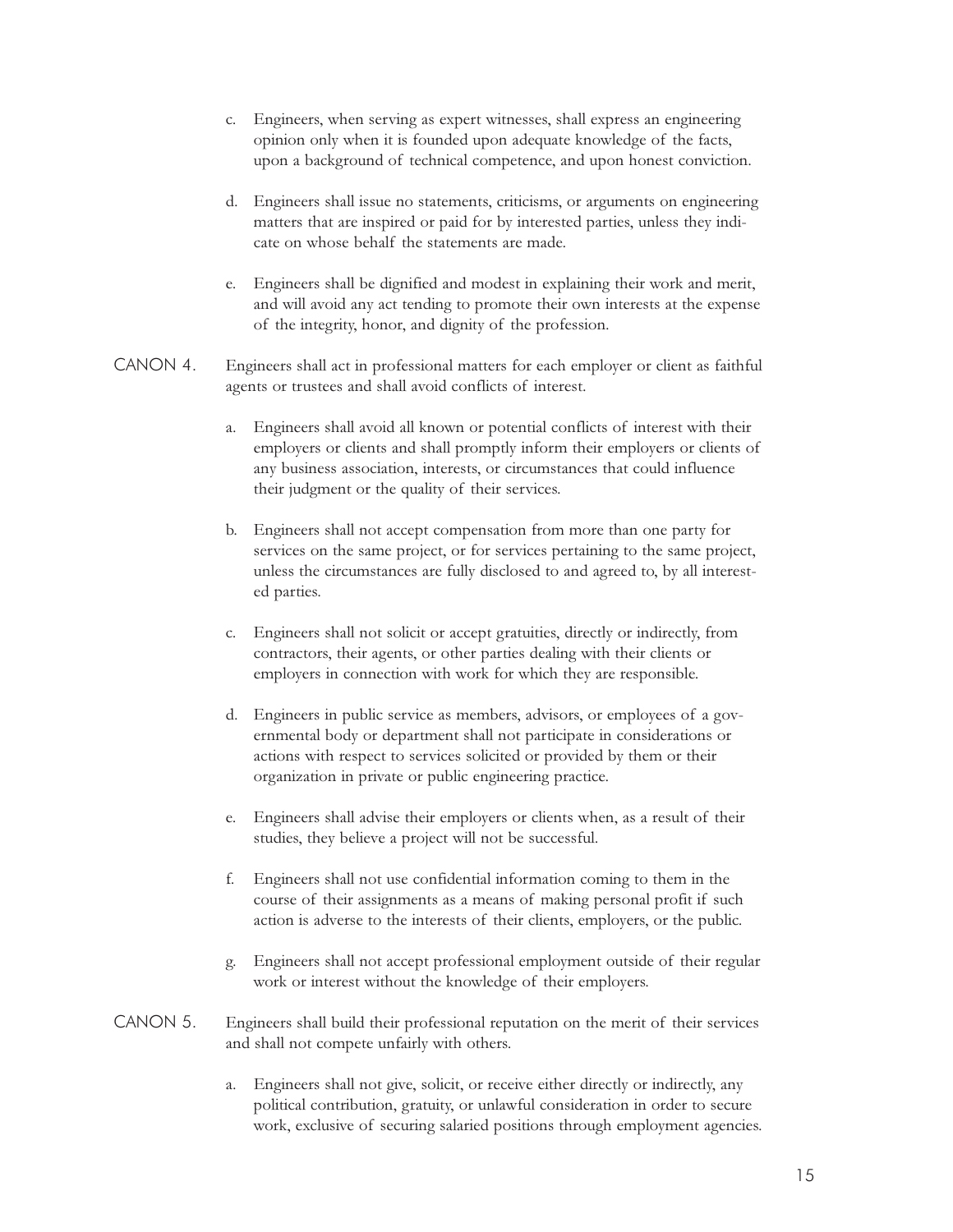- b. Engineers should negotiate contracts for professional services fairly and on the basis of demonstrated competence and qualifications for the type of professional service required.
- c. Engineers may request, propose, or accept professional commissions on a contingent basis only under circumstances in which their professional judgments would not be compromised.
- d. Engineers shall not falsify or permit misrepresentation of their academic or professional qualifications or experience.
- e. Engineers shall give proper credit for engineering work to those to whom credit is due, and shall recognize the proprietary interests of others. Whenever possible, they shall name the person or persons who may be responsible for designs, inventions, writings, or other accomplishments.
- f. Engineers may advertise professional services in a way that does not contain misleading language or is in any other manner derogatory to the dignity of the profession. Examples of permissible advertising are as follows:

Professional cards in recognized, dignified publications, and listings in rosters or directories published by responsible organizations, provided that the cards or listings are consistent in size and content and are in a section of the publication regularly devoted to such professional cards.

Brochures that factually describe experience, facilities, personnel, and capacity to render service, providing they are not misleading with respect to the engineer's participation in projects described.

Display advertising in recognized dignified business and professional publications, providing it is factual and is not misleading with respect to the engineer's extent of participation in projects described.

A statement of the engineers' names or the name of the firm and statement of the type of service posted on projects for which they render services.

Preparation or authorization of descriptive articles for the lay or technical press that are factual and dignified. Such articles shall not imply anything more than direct participation in the project described.

Permission by engineers for their names to be used in commercial advertisements, such as may be published by contractors, material suppliers, etc., only by means of a modest, dignified notation acknowledging the engineers' participation in the project described. Engineer shall not be compensated in exchange for their endorsement of products and services by others.

- g. Engineers shall not maliciously or falsely, directly or indirectly, injure the professional reputation, prospects, practice, or employment of another engineer or indiscriminately criticize another's work.
- h. Engineers shall not use equipment, supplies, laboratory, or office facilities of